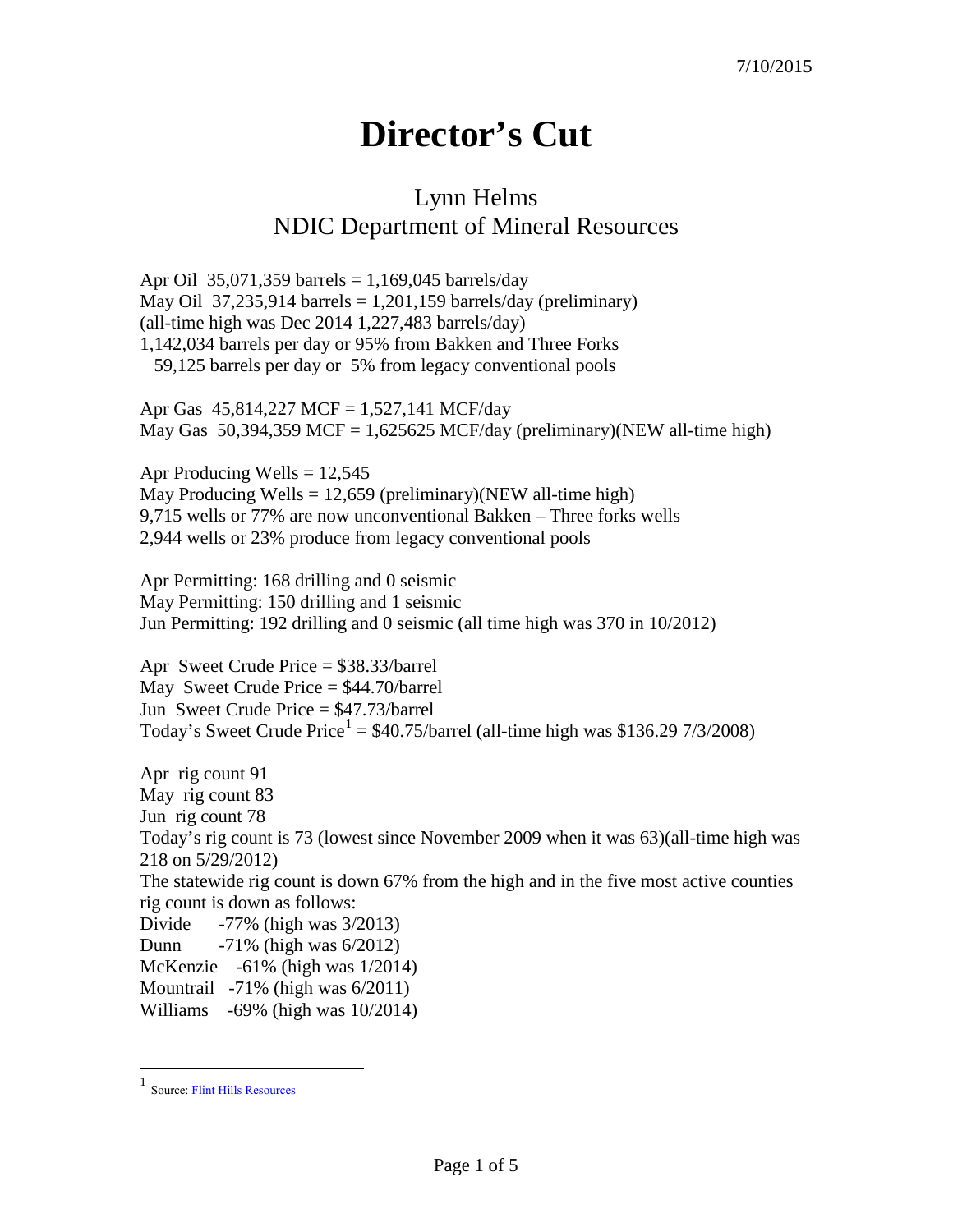## Comments:

The drilling rig count dropped 8 from April to May, 5 more from May to June, and has since fallen 5 more from June to today. Operators continue to experiment with running 1 to 2 fewer rigs than their planned 2015 minimum to see if drill times and efficiencies will continue to improve. This has resulted in a current active drilling rig count that remains 5 to 8 rigs below what was operators indicated would be their 2015 average if oil price remained below \$65/barrel. The number of well completions rose slightly from 102(final) in April to 114(preliminary) in May but initial production rates are increasing 10-20% per month as drilling and completions focus more and more on the best portion of the core Bakken and Threeforks area. Renewed oil price weakness anticipated to last into next year is by far the main reason for the continued slow-down. There was one significant precipitation event in the Williston and Dickinson areas and a separate one in the Minot area, 7 days with wind speeds in excess of 35 mph (too high for completion work), and no days with temperatures below -10F.

Over 98% of drilling now targets the Bakken and Three Forks formations.

At the end of May there were an estimated  $925$  $925$  $925$  wells<sup>2</sup> waiting on completion services, the same as at the end of April. To maintain production near 1.2 million barrels per day, 110-120 completions must be made per month.

Crude oil take away capacity depends on rail deliveries to coastal refineries to remain adequate.

Rig count in the Williston Basin has begun to stabilize. Utilization rate for rigs capable of 20,000+ feet is about 45% and for shallow well rigs (7,000 feet or less) about 25%.

Drilling permit activity decreased slightly from April to May and then increased back to February-March levels in June as operators positioned themselves for low 2015 price scenarios and a significant permit inventory should a return to drilling price point occur in the next 6-12 months.

The number of rigs actively drilling on federal surface in the Dakota Prairie Grasslands is unchanged at 0.

<span id="page-1-0"></span> <sup>2</sup> Disclaimer: The number of completions is an estimate on the part of the director based on idle well count and a typical five year average. Neither the State of North Dakota, nor any agency officer, or employee of the State of North Dakota warrants the accuracy or reliability of this product and shall not be held responsible for any losses caused by this product. Portions of the information may be incorrect or out of date. Any person or entity that relies on any information obtained from this product does so at his or her own risk.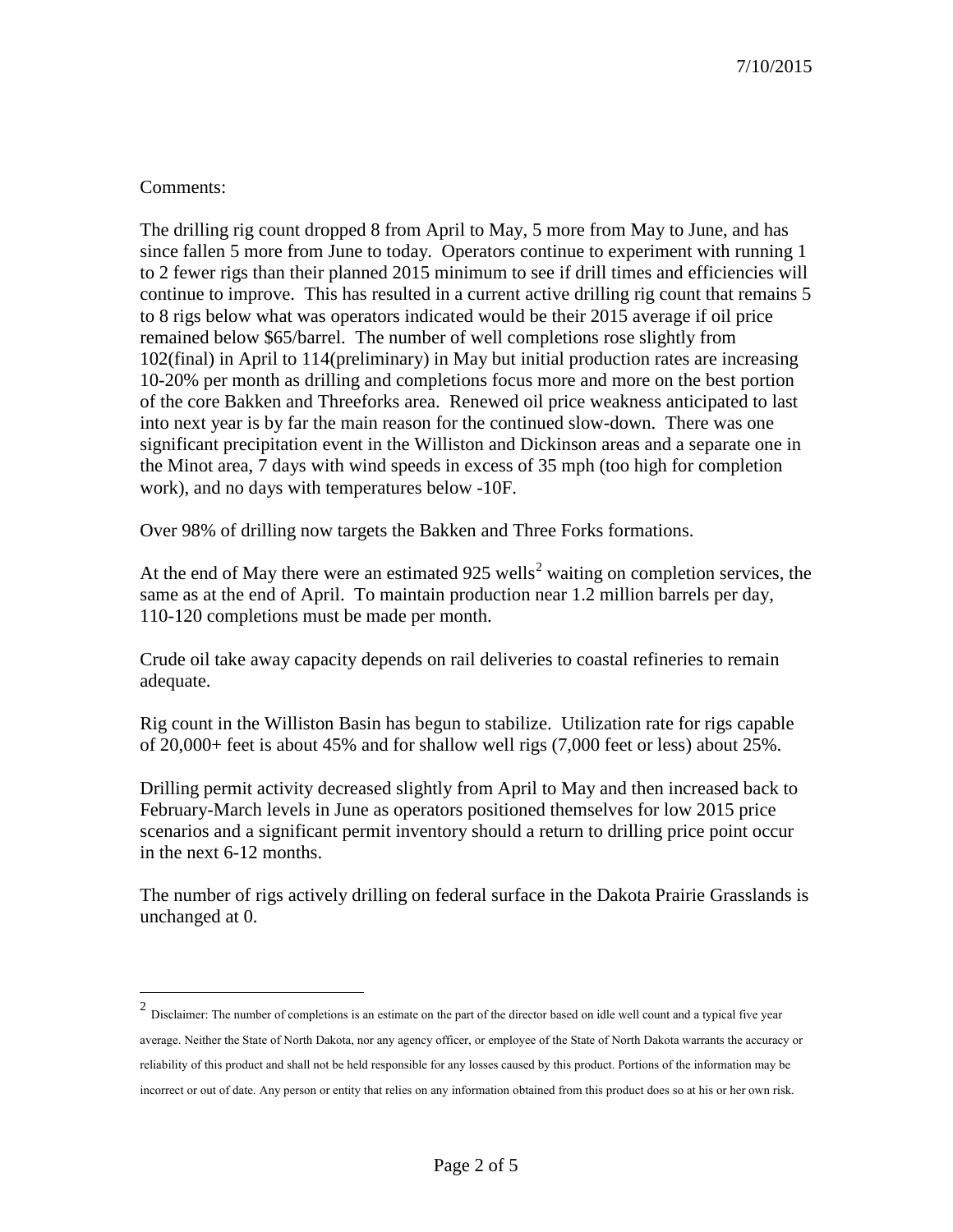Activity on the Fort Berthold Reservation is as follows: 8 drilling rigs (2 on fee lands and 6 on trust lands) 339,635 barrels of oil per day (139,292 from trust lands & 200,343 from fee lands) 1,481 active wells (1,103 on trust lands & 378 on fee lands) 55 wells waiting on completion 539 approved drilling permits (328 on trust lands & 211 on fee lands) 1,887 additional potential future wells (1,165 on trust lands & 722 on fee lands)

Seismic activity remains very low which is typical for spring time in North Dakota. There are 5 surveys active/recording, 0 remediating, 0 suspended, and 0 permitted. There are now 4 buried micro-seismic arrays in North Dakota for monitoring and optimizing hydraulic fracturing.

North Dakota leasing activity is limited to renewals and top leases in the Bakken - Three Forks area.

US natural gas storage is now 1.7% above the five-year average indicating stable to slightly higher prices in the future. North Dakota shallow gas exploration could be economic at future gas prices, but is not at the current price. As you are aware the exploration well in Emmons County is no longer on confidential status as of 12/23/14. The well has not been completed yet, but appears to contain 2 pay sections totaling about 80 feet thick with very good gas shows.

The price of natural gas delivered to Northern Border at Watford City is down \$0.10 to \$2.35/MCF. This results in a current oil to gas price ratio of 17 to 1. The percentage of gas flared was unchanged at 18%. The Tioga gas plant was up significantly to 93% of capacity, but expansion of gas gathering from south of Lake Sakakawea remains delayed. The May capture percentage was 82% with the daily volume of gas flared from April to May increased 23.5 MMCFD. The historical high flared percent was 36% in 09/2011. Gas capture statistics are as follows: Statewide 82% Statewide Bakken 83% Non-FBIR Bakken 82% FBIR Bakken 88% Trust FBIR Bakken 87% Fee FBIR 89% October - December 2014 capture target =74%

January – December 2015 capture target =77%

BLM revised final regulations for hydraulic fracturing on federal and Indian lands were published in the CFR on 3/26/15 and they were scheduled to go into effect 6/24/15. North Dakota, Colorado, Utah, Wyoming, Western Energy Alliance, and IPAA filed for a preliminary injunction to prevent the rules going into effect until the case is settled. Following a lengthy hearing in Casper Wyoming on June 23, the court issued a stay on the rules through mid-August 2015. BLM has until July 22 to file the administrative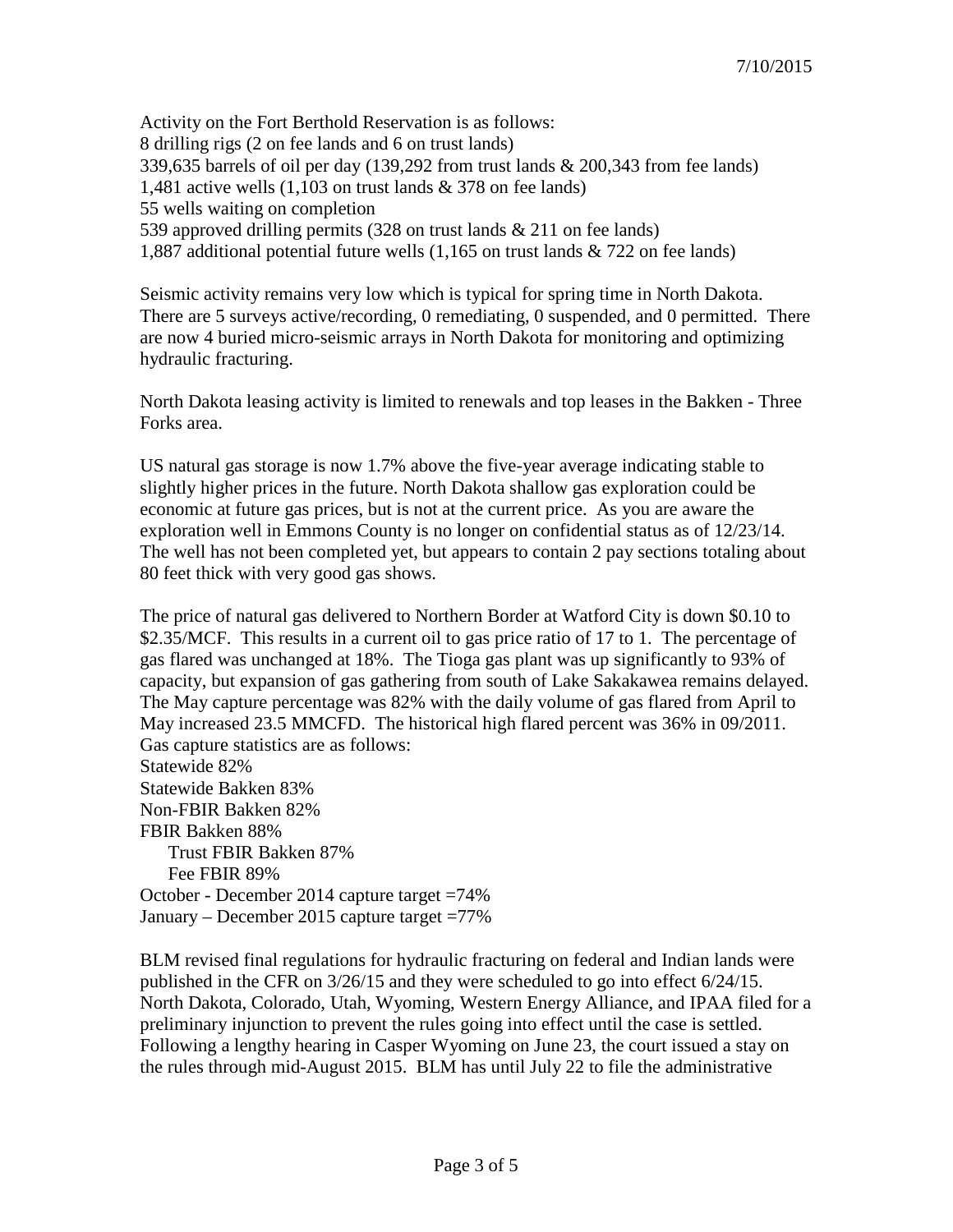record of the rule making. Injunction applicants have 7 days to file citations to the record for their positions, and the court plans to rule 1-2 weeks later.

The North Dakota Legislature passed HB1432 which sets up a council to address Clean Water Act, Safe Drinking Water Act, Clean Air Act, and Endangered Species Act issues: BLM has started the process of new venting and flaring regulations with input sessions in Denver, Albuquerque, Dickinson, and Washington, DC.

BLM has published the North Dakota Greater Sage-Grouse Proposed Resource Management Plan Amendment and Final EIS. The 30-day protest period ended June 29, 2015. Information on the plan and EIS can be found at the following web addresses: https://www.blm.gov/epl-frontoffice/eplanning/planAndProjectSite.do?methodName=dispatchToPatternPage&c urrentPageId=48797

EPA published an advanced notice of proposed rule-making to seek comment on the information that should be reported or disclosed for hydraulic fracturing chemical substances and mixtures and the mechanism for obtaining this information. The proposed rule-making is in response to a petition from Earthjustice and 114 other groups who are opposed to the use of the GWPC-IOGCC FracFocus website process of chemical disclosure and any type of trade secret protection for hydraulic fracturing fluid mixtures. These groups are requesting EPA regulation of chemical disclosure under the federal Toxic Substances Control Act. Thanks to all who provided comments in support of a "states first" policy.

The comment period for the EPA and USACOE proposed rule redefining "Waters of the United States" ended 11/14/14. The EPA Administrator, Gina McCarthy, and the Assistant Secretary of the Army (Civil Works), Jo Ellen Darcy, signed the following final rule on 05/27/2015. Please refer to the official version in a forthcoming FR publication, which will appear on the Government Printing Office's FDsys website (http://fdsys.gpo.gov/fdsys/search/home.action) and on Regulations.gov (http://www.regulations.gov) in Docket No. EPA-HQ-OW-2011- 880. The final rule was published in the Federal Register June 29, 2015 and will become effective August 28, 2015. North Dakota, Alaska, Arizona, Arkansas, Colorado, Idaho, Missouri, Montana, Nebraska, New Mexico, Nevada, North Dakota, South Dakota, and Wyoming) filed a lawsuit in the U.S. District Court for the District of North Dakota, claiming the final rule would harm states as regulators of the waters and lands. Texas, Mississippi and Louisiana filed a joint complaint in the U.S. District Court for the Southern District of Texas, charging that the rule is unconstitutional. Ohio and Michigan filed a complaint in the U.S. District Court for the Southern District of Ohio, alleging that the expansion of jurisdiction includes dry land. Georgia and eight other states (Alabama, Florida, Kansas, Kentucky, South Carolina, Utah, West Virginia and Wisconsin) filed suit in the U.S. District Court for the Southern District of Georgia, asking the court to vacate the rule and block its enforcement by injunction.